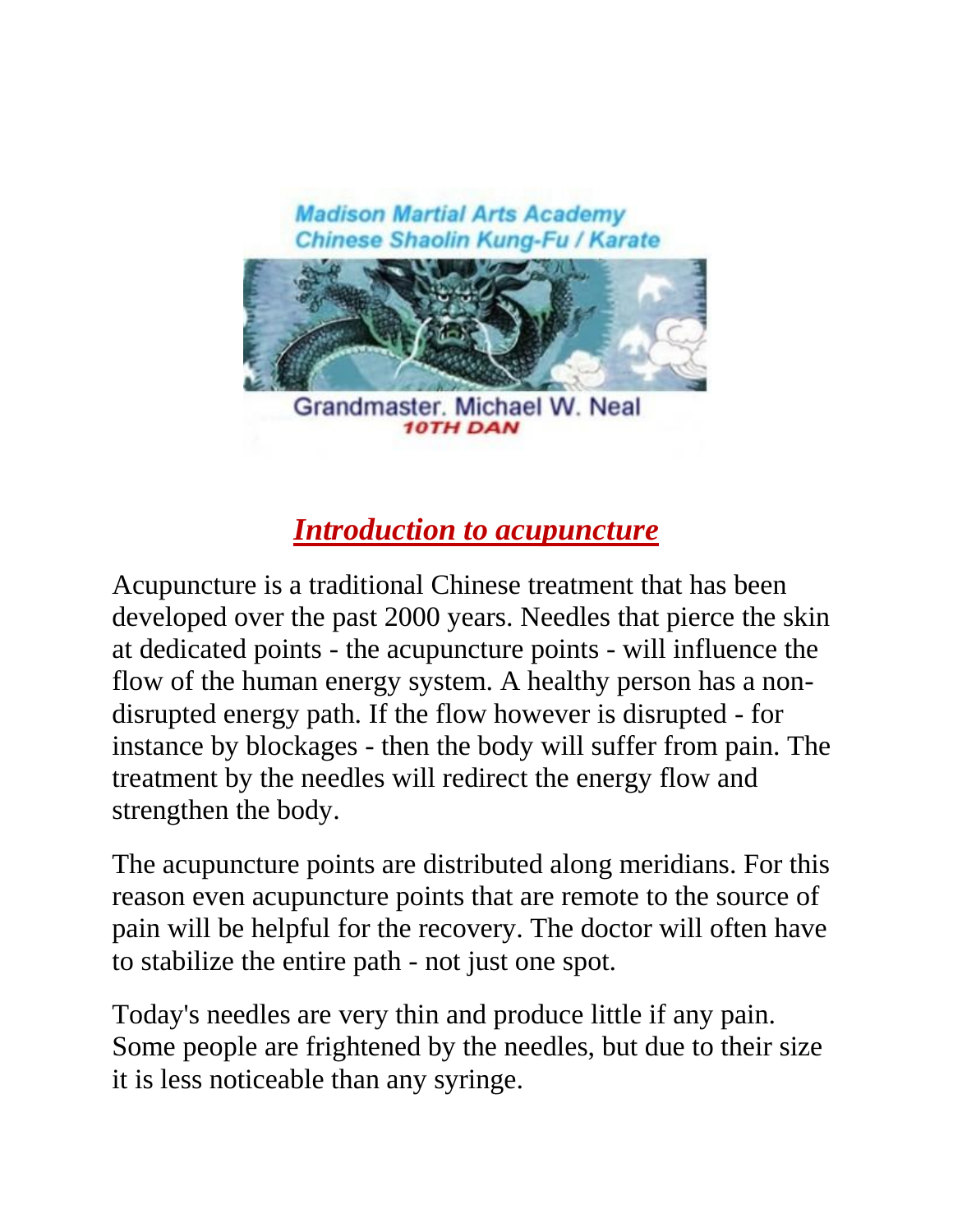# **Tui Na** *(Oriental Body Work)*

Tui Na is a form of oriental body work that has been practiced for more than 2000 years. 'Tui' and 'Na' translate to 'pushing' and 'handling', respectively. The patient is treated by pushing and kneading the back muscles. When the points along the meridians are stimulated energy is set free and painful blockages are released. Once the energy imbalances are removed the patient will feel stronger and relieved.

## **Herbal medicine:**

Since its early stage traditional Chinese medicine has explored the effects of herbs. In addition, extracts from other plants, animals and minerals have been investigated. However, it is most common to use vegetarian components, such as leaves, flowers, stems, roots, twigs, barks, etc. Today more than 5,000 different substances are known, but approximately only 3,000 will be used. Each doctor who relies on Chinese medicine will normally narrow the selection to about 200.

Typically 10 different ingredients will be mixed to form a prescription that is tailored specifically to the patient's needs. Typically, this "drug" is boiled and consumed like tea about 2-3 times per day. Herbal prescriptions are also available in different forms, i.e. pills, tinctures and powdered extracts.

Chinese herbal medicine can treat a wide range of diseases. It can cure both acute and chronic disorders, such as colds, flu,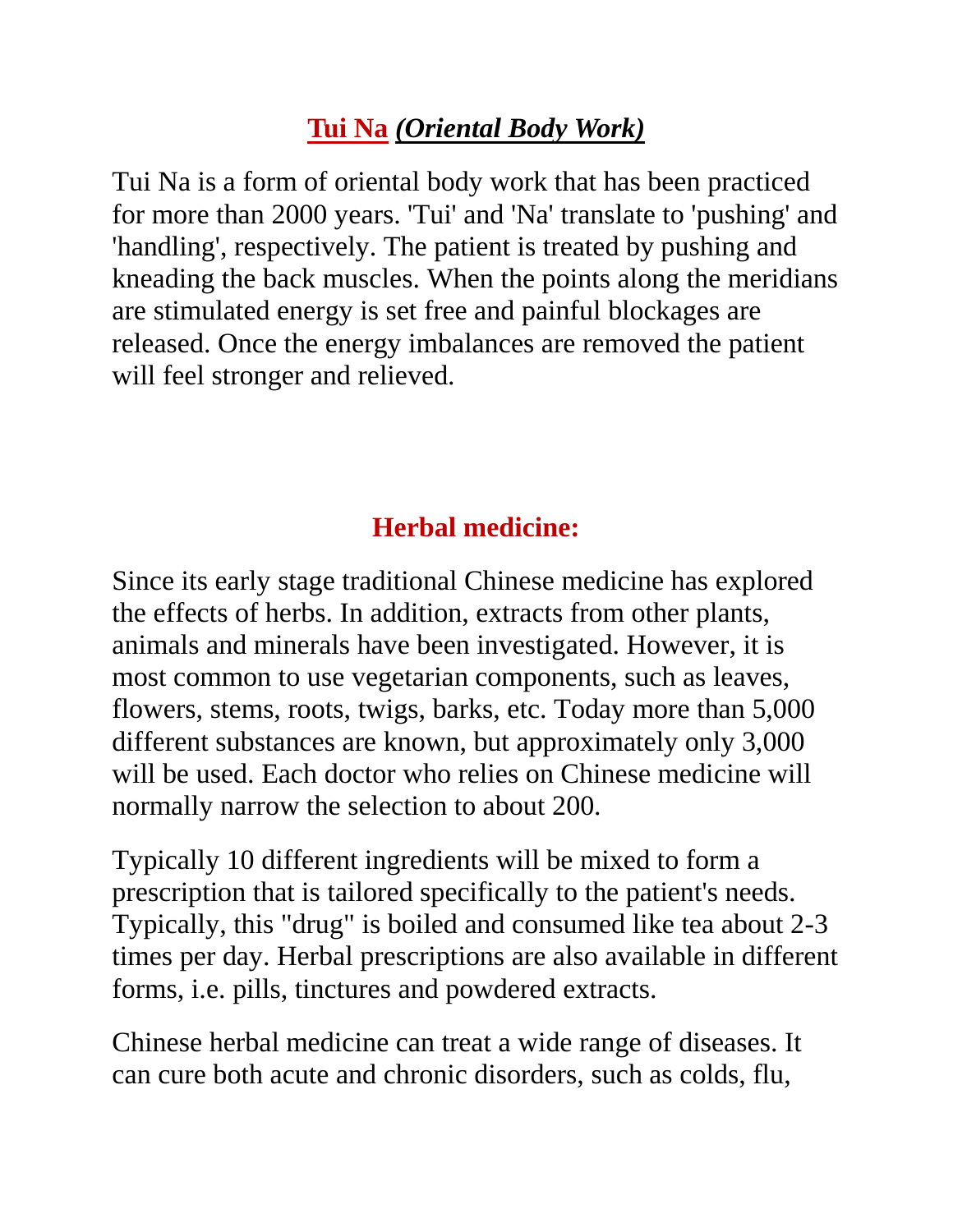allergies, gynecological and autoimmune disorders, etc. Chinese herbal medicine has little to none side effects due to its low toxicity compared to Western drugs. This makes it equally suitable for different types of patients: Adults, pregnant women without harming the fetus, children and babies who receive smaller dosages.

Even though most herbs are imported from China traditional Chinese medicine uses ingredients from all over the world. The ingredients will be mixed and prescribed according to the traditional Chinese theory.

# *Which diseases can be treated?*

Traditional Chinese acupuncture can best treat diseases caused by malfunctioning organs. However, if the destruction of the organ is too far advanced then acupuncture can merely ease the pain. Acupuncture may not destroy bladder or kidney stones or heal fractured bones, but it will assist in the recovery after any surgery.

The World Health Organization has published the following list that acupuncture can treat:

*Ear, nose and throat disorders:*

- toothaches
- gingivitis
- acute or chronic otitis
- acute sinusitis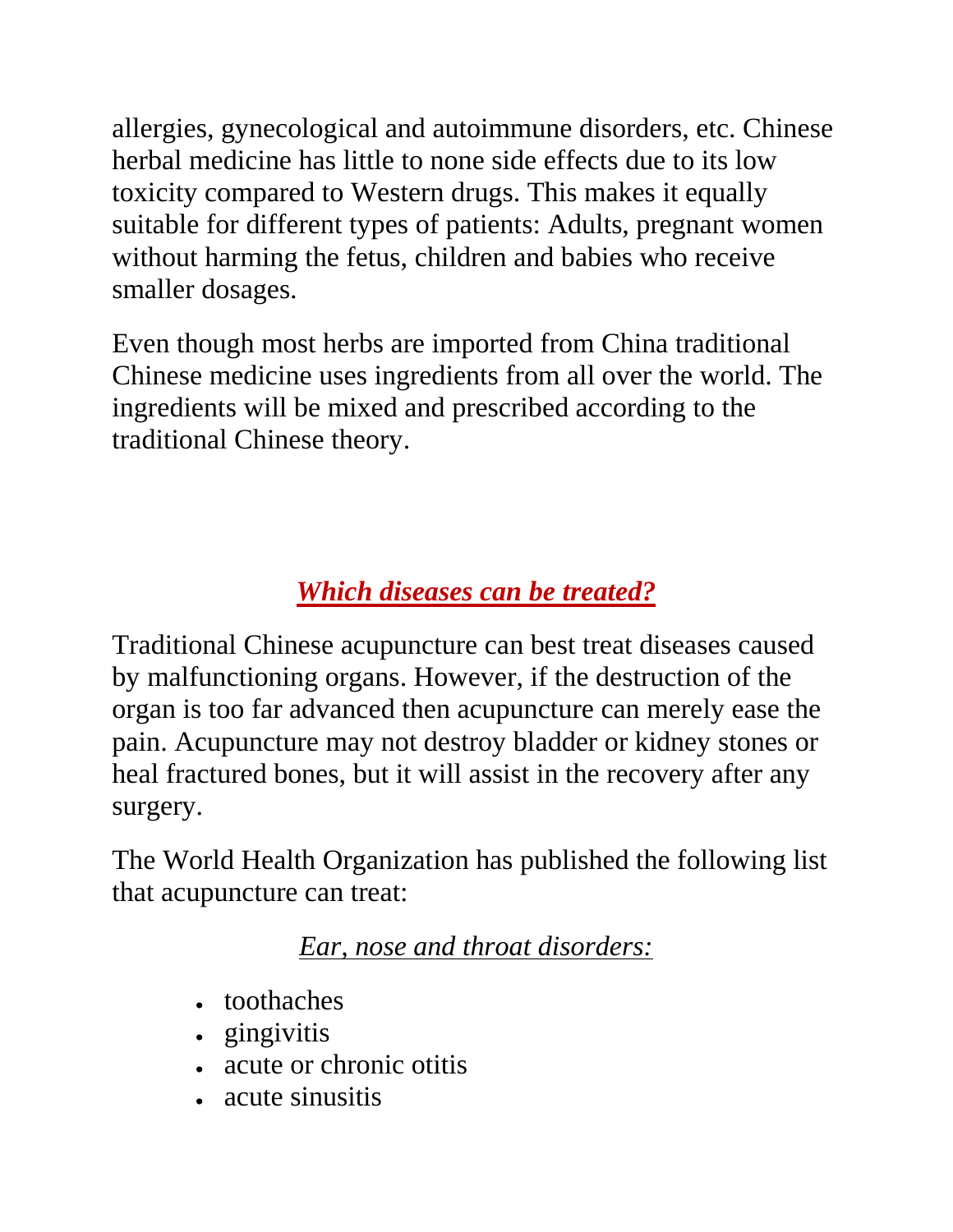- acute rhinitis
- nasal catarrh
- acute tonsillitis

#### *Respiratory disorders:*

bronchial asthma in uncomplicated cases

## *Gastrointestinal disorders:*

- esophageal and cardio spasm
- hiccup
- gastroptosis
- acute or chronic gastritis
- sour stomach
- chronic duodenal ulcers
- acute or chronic colonists
- acute bacillary dysentery
- constipation
- diarrhea
- paralytic ileum

## *Eye disorders:*

- acute conjunctivitis
- central retinitis
- nearsightedness in children
- cataracts without complications

## *Neurological disorders:*

- headaches
- migraines